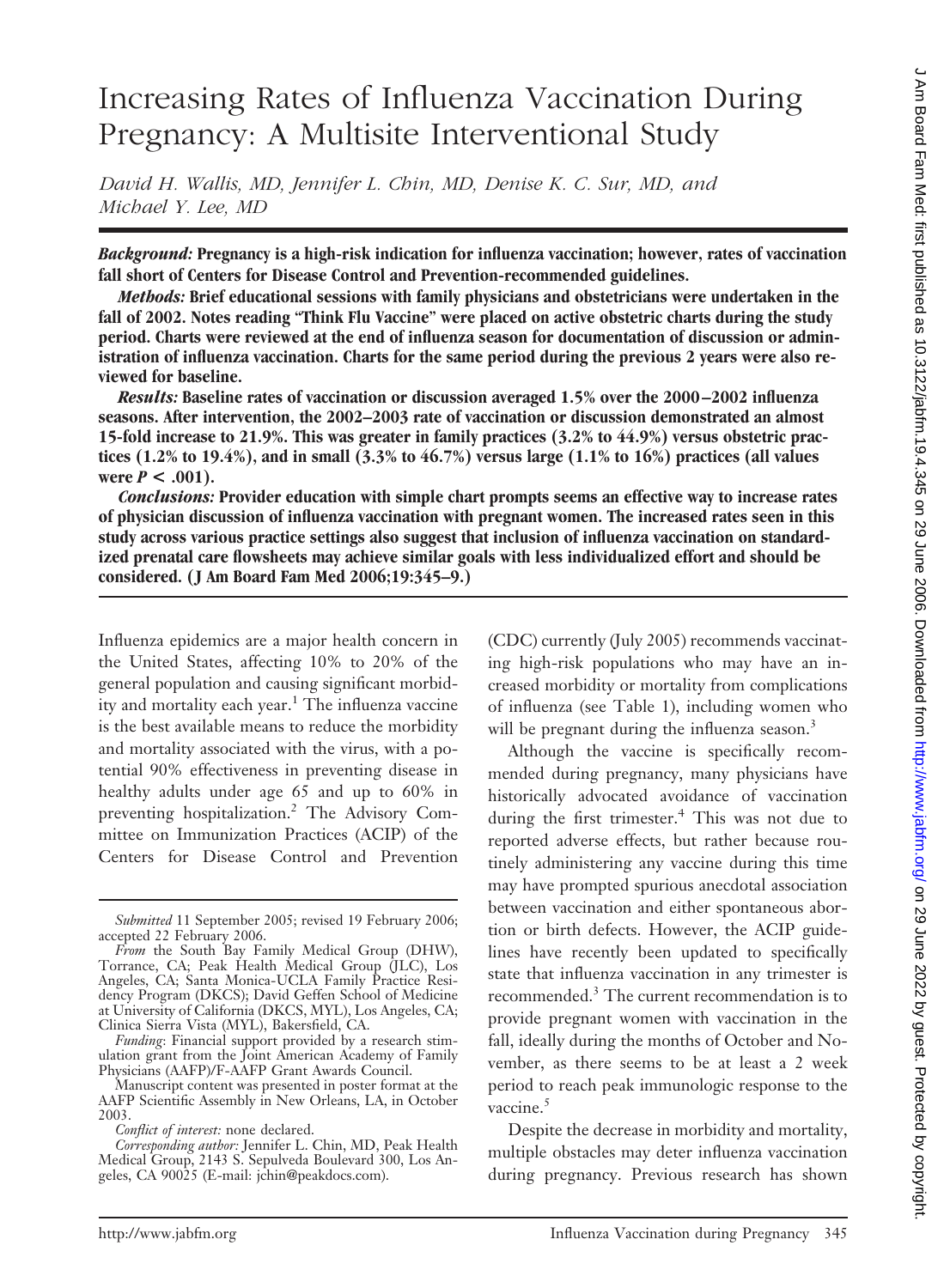### **Table 1. High Risk Populations**

| High Risk*                                                                             |
|----------------------------------------------------------------------------------------|
| All persons 65 years of age or over                                                    |
| All residents of long-term care facilities                                             |
| All persons over 6 months old with chronic illness, such as:                           |
| Disorders of pulmonary or cardiovascular systems, eg,<br>asthma                        |
| Chronic metabolic diseases, eg, diabetes mellitus                                      |
| Renal dysfunction                                                                      |
| Hemoglobinopathies                                                                     |
| Immunosuppression, eg, HIV disease                                                     |
| Children 6 months to 18 years on long-term aspirin<br>therapy                          |
| Healthy children 6 to 23 months old                                                    |
| Household contacts of children under 2 years old                                       |
| Women who will be in their second or third trimester<br>during influenza season        |
| Health care workers                                                                    |
| Household contacts of other high-risk persons                                          |
| Average risk                                                                           |
| All other groups                                                                       |
| Anyone without contraindications wishing to decrease their<br>probability of infection |
| Vaccine contraindications:                                                             |
| Severe allergy to any vaccine component                                                |
| Egg                                                                                    |
| Thimerosal                                                                             |
| Prior vaccine administration                                                           |
| Moderate to severe acute febrile illness                                               |
| * Current CDC recommendations (2005) advise immunization                               |

of all pregnant women, regardless of trimester, as well as conditions such as neuromuscular disorders that can compromise respiratory function or increase the risk for aspiration.

that obstacles may include lack of education of both patients and physicians, oversight by the provider, lack of influenza vaccine supply, and financial cost and physician compensation.6 There is a lack of significant research in the efficacy of interventions to improve vaccination rates in these women. One potential intervention is provider prompting during patient visits to increase vaccination rates and reduce missed opportunities.<sup>7</sup> Determining effective interventions is important in increasing the vaccination rate in this high-risk population.

## **Materials and Methods**

This prospective, interventional, multisite trial was designed to evaluate the efficacy of chart reminders and physician education as interventions to improve rates of physician discussion of influenza vaccine with pregnant women in a suburban community. Six physician practices with obstetrical privileges at Santa Monica-UCLA Medical Center (Santa Monica, CA) were enrolled in the study. The study population comprised one group obstetric practice, 2 solo private obstetric practices, one group family medicine practice, and 2 small (single provider) family medicine practices. Application was submitted, and study was declared exempt from Institutional Review Board approval. Early in the fall of 2002, each participating physician received a short educational session regarding the indications, contraindications, and background information for the influenza vaccine. Educational sessions were designed to increase knowledge of the most recent ACIP recommendations. These sessions were approximately 5 minutes in length, with a presentation and discussion reviewing the indications, contraindications, and side effect profile of the vaccine with each provider. Reminder notes reading "Think Flu Vaccine" were then placed on the charts of all current obstetric patients, and staff were instructed to do likewise for all new obstetric patients.

Late in the spring of 2003, the charts of obstetric patients with estimated dates of delivery between 1 December 2000 and 31 August 2003 were systematically reviewed. To ensure that a physician-patient relationship had been established and there was opportunity to vaccinate the patient if indicated, patients with fewer than 3 documented visits were excluded. Because the peak of influenza season has historically occurred between the months of December and March,<sup>3,4</sup> patients for whom influenza vaccine was not indicated (estimated dates of delivery from September 1 through November 30) were also excluded from the study. In addition, patients with no documented visits after 14 weeks' gestation were excluded, due to theoretical concerns surrounding first trimester vaccination that have since been addressed with the most recent ACIP recommendations.<sup>3</sup>

The focus of this study was on improving and monitoring provider compliance with CDC guidelines to advise vaccination in pregnant women. As such, chart review focused on whether discussion of prenatal influenza vaccination was documented by the provider. Documentation of vaccine administration, instruction to obtain vaccine from another physician, or patient refusal of vaccination each demonstrated that the provider remembered to consider vaccination in accordance with CDC recommendations and thus were grouped together for analysis.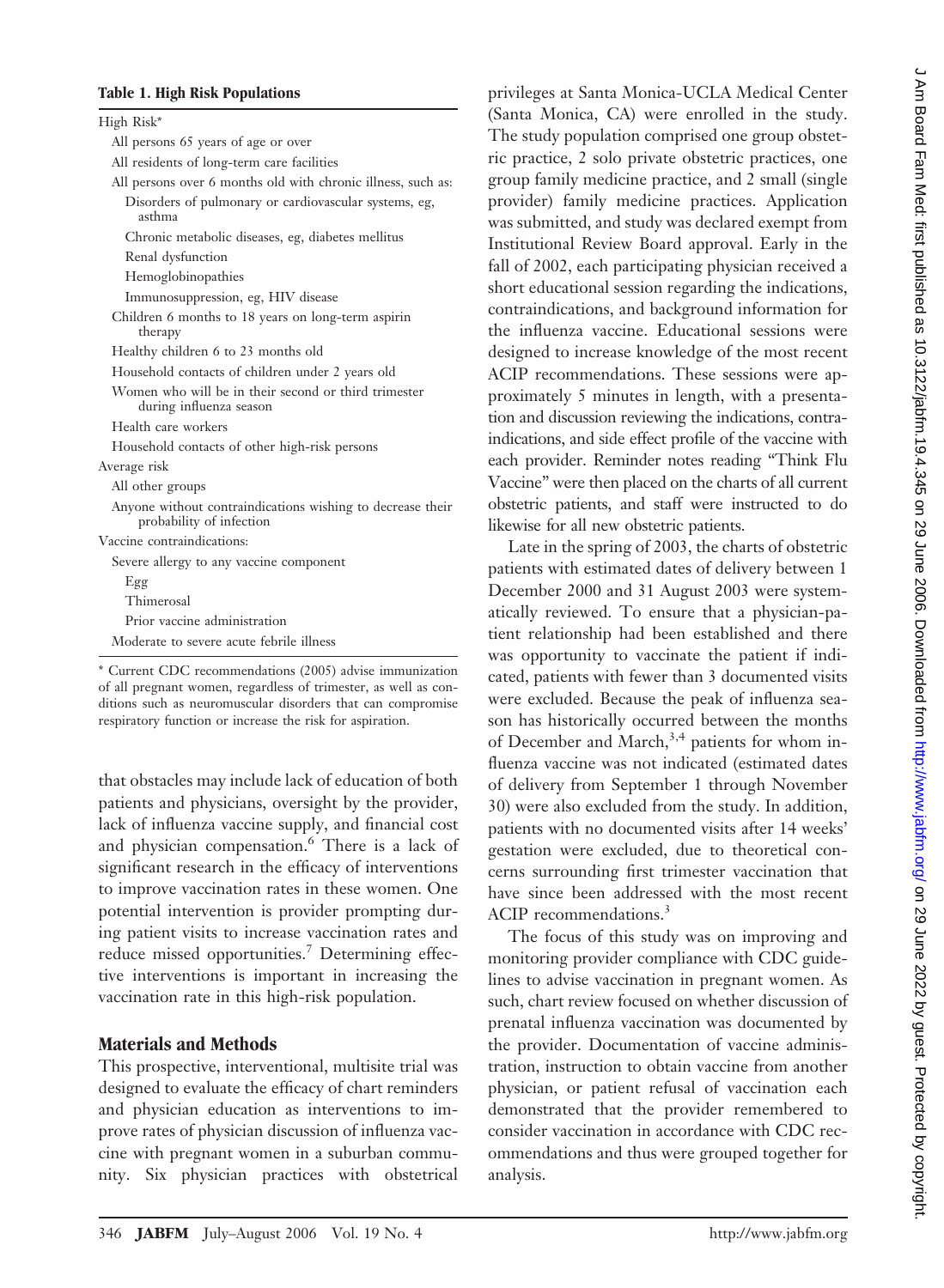|                        |       | Pre Years:2000-2002      |                  |                          | Post Year:2002-2003     |                   |                           | Difference           |         |
|------------------------|-------|--------------------------|------------------|--------------------------|-------------------------|-------------------|---------------------------|----------------------|---------|
|                        | Total | N before<br>Intervention | Discussed<br>Pre | Proportion<br>Pre $(\%)$ | N after<br>Intervention | Discussed<br>Post | Proportion<br>Post $(\%)$ | $(Post-Pre)$<br>(% ) | P Value |
| Small FP 1             | 29    | 18                       | $\overline{0}$   | $\overline{0}$           | 11                      | 2                 | 18.2                      | 18.2                 | .136    |
| Small FP 2             | 19    | 8                        | $\Omega$         | $\overline{0}$           | 11                      | 7                 | 63.6                      | 63.6                 | .013    |
| Large FP               | 178   | 131                      | 5                | 3.8                      | 47                      | 22                | 46.8                      | 43                   | < 0.001 |
| Small OB 1             | 99    | 62                       | $\overline{4}$   | 6.5                      | 37                      | 20                | 54.1                      | 47.6                 | < 0.001 |
| Small OB 2             | 201   | 123                      | 3                | 2.4                      | 78                      | 35                | 44.9                      | 42.4                 | < 0.001 |
| Large OB               | 1558  | 1035                     | 8                | 0.8                      | 523                     | 69                | 13.2                      | 12.4                 | < 0.001 |
| FP overall             | 226   | 157                      | 5                | 3.2                      | 69                      | 31                | 44.9                      | 41.7                 | < 0.001 |
| OB overall             | 1858  | 1220                     | 15               | 1.2                      | 638                     | 124               | 19.4                      | 18.2                 | < 0.001 |
| Small practice overall | 348   | 211                      | 7                | 3.3                      | 137                     | 64                | 46.7                      | 43.4                 | < 0.001 |
| Large practice overall | 1736  | 1166                     | 13               | 1.1                      | 570                     | 91                | 16                        | 14.8                 | < 0.001 |
| Overall                | 2084  | 1377                     | 20               | 15                       | 707                     | 155               | 21.9                      | 20.5                 | < 0.001 |

**Table 2. Comparison of Vaccination Discussion Rates, Pre- and Post-Intervention**

Documentation of vaccination advisement from 2000 through 2003 was collected systematically from each practice. These data were then statistically analyzed to determine the efficacy of the educational and reminder intervention described above. All *P* values were calculated by  $\chi^2$  statistical analysis, except in the 2 individual family practices where the two-tailed Fisher's exact test was used due to their small sample size.

### **Results**

A total of 2084 charts met inclusion criteria. Of these, 226 (10.8%) were from family medicine practices and 1858 (89.2%) were from obstetric practices. Private, solo practices accounted for 348 (16.7%), whereas 1736 (83.3%) were from group practices.

Baseline rates of influenza vaccination discussion among this study population averaged 1.5% over the 2000 –2001 and the 2001–2002 influenza seasons. After the intervention of physician education and systematic reminders as described above, the 2002–2003 rate of vaccination discussion demonstrated an almost 15-fold increase to 21.9% ( $P<$ .001; Table 2).

The percentage of patients with whom immunization was discussed and documented rose from 3.2% to 44.9% among family practices and from 1.2% to 19.4% in obstetric practices (Figure 1). Similarly, immunization discussion rose from 3.3% to 46.7% in small practices, and from 1.1% to 16% in large practices. Each of these differences was statistically significant with values of  $P < .001$ .



**Figure 1. Effects of Intervention by Practice Type and Size.**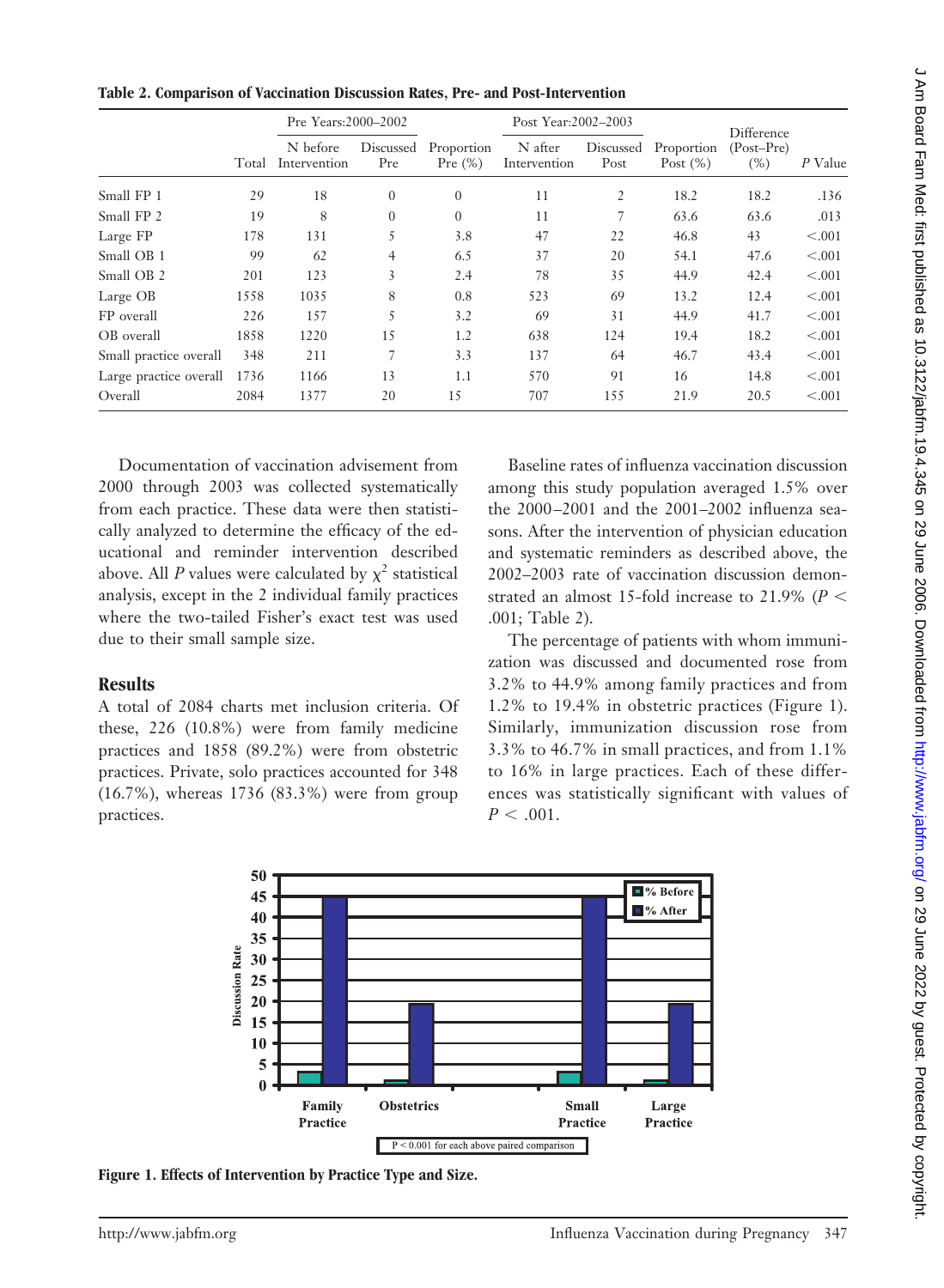## **Discussion**

Women who are pregnant during the influenza season are classified by the CDC as high risk for developing complications of influenza infection. For health care providers, the primary resource to prevent these complications is the influenza vaccine. Due to many factors, vaccination rates in this high-risk group unfortunately remain extremely low.<sup>8-10</sup> The importance and safety profile of influenza vaccination during pregnancy has since been further emphasized by the more recent recommendations of the ACIP, $3$  which call for influenza vaccination in all women who will be pregnant during flu season, rather than only those who will be in their second or third trimesters during this time.<sup>11</sup>

Especially in an era of limited financial resources and overwhelming time constraints, interventions that are of low cost and require little labor to implement are intuitively the most desirable. This study demonstrates that education and chart reminders are an effective way to increase patientphysician discussion of the benefits of influenza vaccination among pregnant women. The percentage of women who were advised to be immunized after the intervention rose 15-fold among family physicians and 18-fold among obstetricians to 44.9% and 19.4%, respectively. Although the fold increase was higher among obstetricians, the actual percentage of increase was greater among family physicians (41.7% vs 18.2%). Given that discussion of immunization was documented in nearly half of their patients, compared with less than 1/5th of obstetricians' patients, the intervention had greater success in family physicians' offices. Similarly, the intervention was more effective in small practices than large ones, as evidenced by a 43.4% difference versus a 14.8% increase in large groups. Most importantly, however, these interventions proved to be highly effective in increasing the rates of discussion of influenza vaccination in all studied practice settings: *P* values for comparisons were highly significant for both family medicine and obstetric practices, as well as in both small individual and large group practices.

Although this intervention did improve rates of vaccination discussion between patient and provider, the overall rates still remained low. Other factors still may play a role in these low immunization discussion rates, and more effective means of

physician education than those used in this study may further increase compliance with ACIP recommendations. This study does strongly suggest, however, that significant obstacles in vaccinating this population may include oversight by the provider and/or lack of education regarding the vaccine indications. More importantly, however, it demonstrates that these obstacles are easily surmountable with a simple intervention.

One limitation of this study is the presence of confounding factors that may affect vaccination rates, such as cost or supply of vaccines in the office, marketing, and awareness and desire of the general public regarding the influenza vaccine. Although 2 years of data were recorded from each office to determine the practice's baseline vaccination rates, these variables cannot be held constant and thus may have shifted coincidentally with the intervention being evaluated as no concurrent control group was studied. Errors in documentation may represent another limitation of this study.

Influenza is a common illness with significant morbidity and mortality, for which a widely available, highly effective, and cost-conscious method of prevention has been developed. Pregnancy represents both a time of regularly scheduled interface with the medical community and a time of increased vulnerability to the disease. Optimizing the preventive benefits of these encounters should involve increasing compliance with CDC guidelines for immunization. This study demonstrates that chart reminders are a simple but effective way to increase vaccine discussion rates and require minimal labor and cost. Furthermore, it suggests that inclusion of influenza vaccination status onto standardized prenatal care flowsheets may achieve the same goals with less cost or individualized effort and should, therefore, be considered.

We thank D. Yvette LaCoursiere, MD, MPH, for skill, insight, and assistance in reviewing this manuscript.

#### **References**

- 1. Dolin R. Infectious disease. In: Braunwald E, et al, editors. Harrison's principles of internal medicine. 15th ed. New York: McGraw-Hill; 2001. p. 1125– 30.
- 2. Zimmerman RK, Middleton DB, Burns IT, Clover RD. Routine vaccines across the life span, 2003. J Fam Pract 2003;52 (1 Suppl):S1–21.